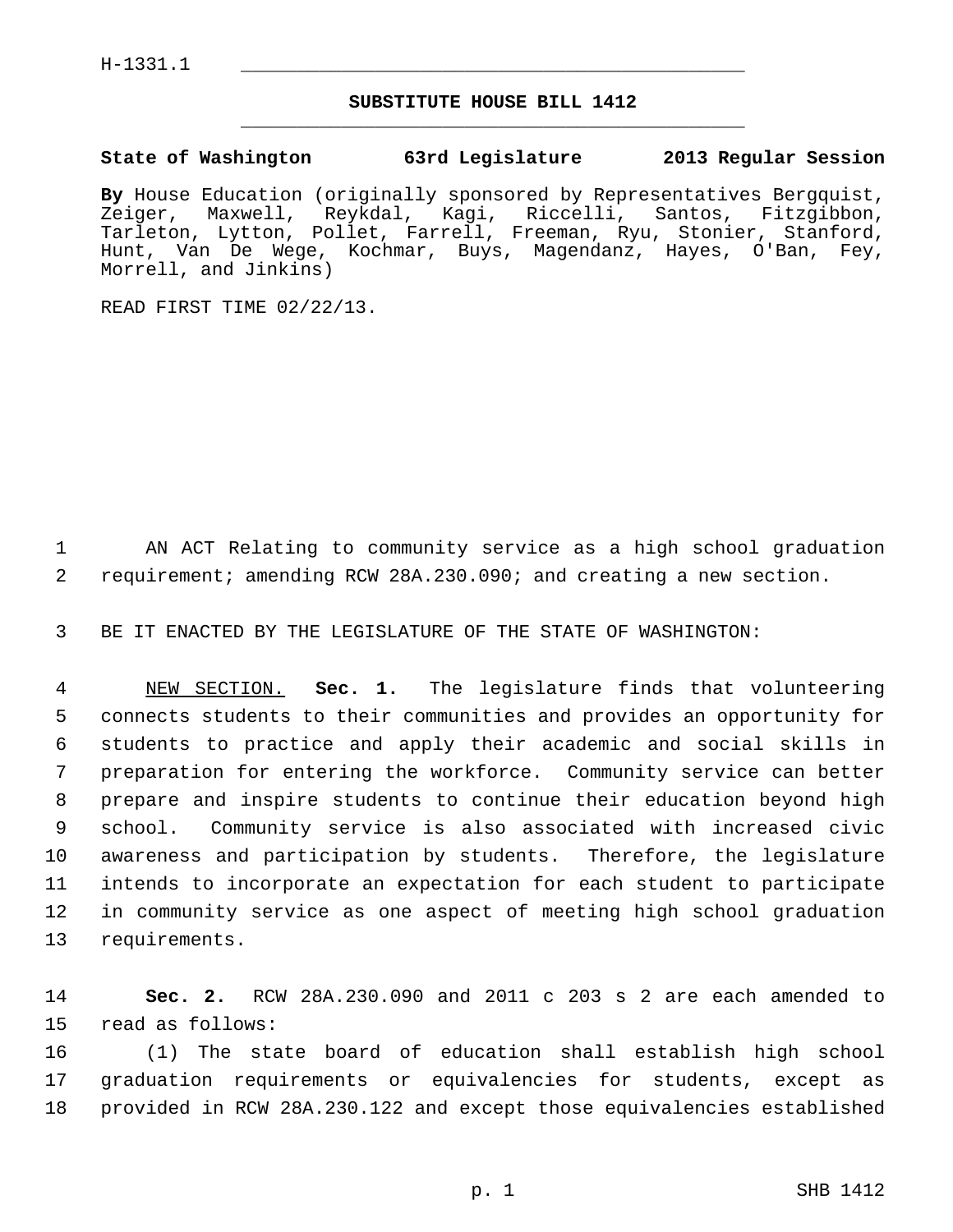1 by local high schools or school districts under RCW 28A.230.097. The 2 purpose of a high school diploma is to declare that a student is ready 3 for success in postsecondary education, gainful employment, and 4 citizenship, and is equipped with the skills to be a lifelong learner.

 5 (a) Any course in Washington state history and government used to 6 fulfill high school graduation requirements shall consider including 7 information on the culture, history, and government of the American 8 Indian peoples who were the first inhabitants of the state.

 9 (b) The certificate of academic achievement requirements under RCW 10 28A.655.061 or the certificate of individual achievement requirements 11 under RCW 28A.155.045 are required for graduation from a public high 12 school but are not the only requirements for graduation.

13 (c) Any decision on whether a student has met the state board's 14 high school graduation requirements for a high school and beyond plan 15 shall remain at the local level.

 (d) Beginning with the graduating class of 2017, each student must complete community service, to be explained and documented using the student's culminating project. Additional parameters and requirements for the community service may be established only by a school district board of directors. A student who has completed the community service requirement of a school district and transfers in the senior year to another school district is not required to complete additional community service under this section.

24 (2)(a) In recognition of the statutory authority of the state board 25 of education to establish and enforce minimum high school graduation 26 requirements, the state board shall periodically reevaluate the 27 graduation requirements and shall report such findings to the 28 legislature in a timely manner as determined by the state board.

29 (b) The state board shall reevaluate the graduation requirements 30 for students enrolled in vocationally intensive and rigorous career and 31 technical education programs, particularly those programs that lead to 32 a certificate or credential that is state or nationally recognized. 33 The purpose of the evaluation is to ensure that students enrolled in 34 these programs have sufficient opportunity to earn a certificate of 35 academic achievement, complete the program and earn the program's 36 certificate or credential, and complete other state and local 37 graduation requirements.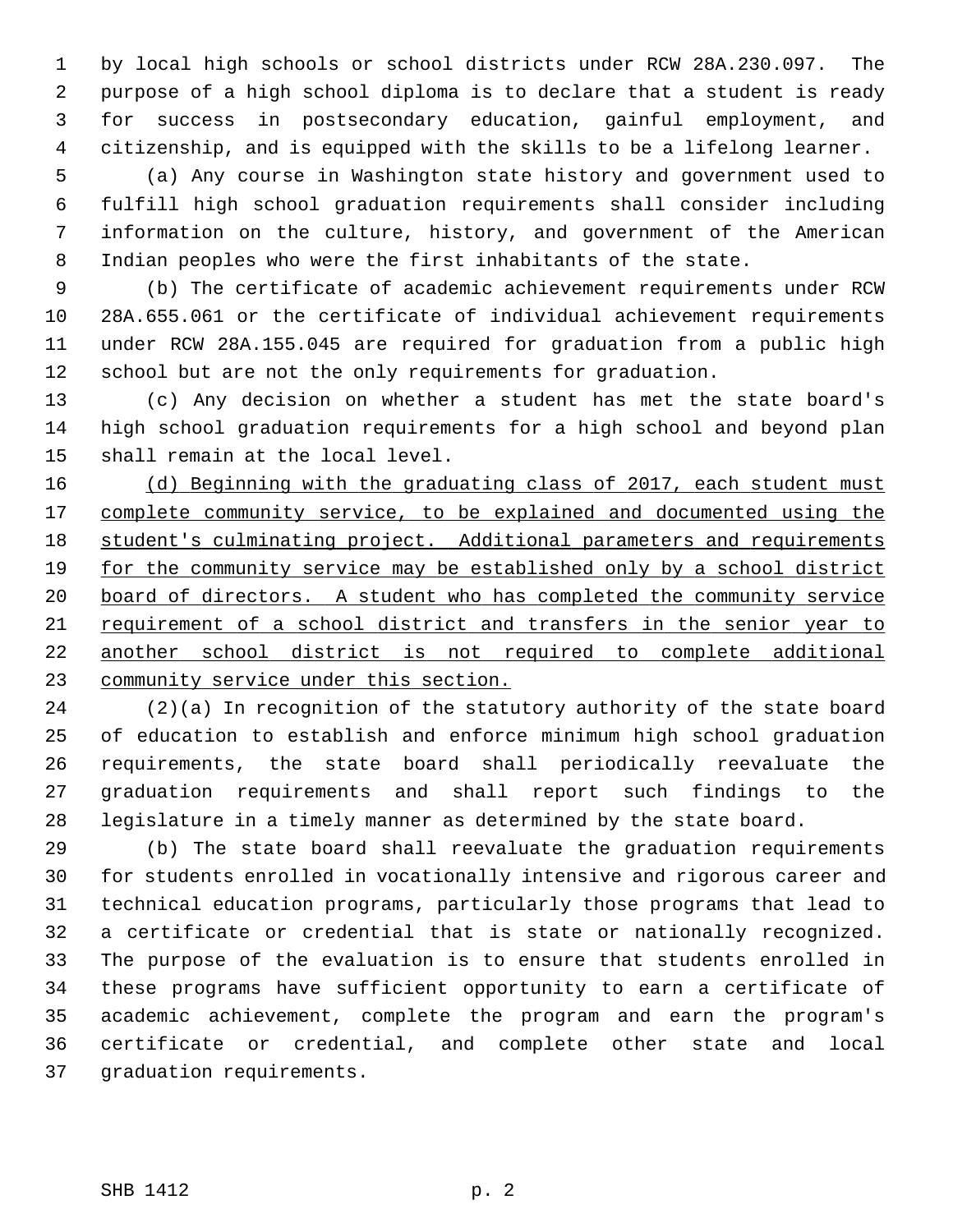1 (c) The state board shall forward any proposed changes to the high 2 school graduation requirements to the education committees of the 3 legislature for review and to the quality education council established 4 under RCW 28A.290.010. The legislature shall have the opportunity to 5 act during a regular legislative session before the changes are adopted 6 through administrative rule by the state board. Changes that have a 7 fiscal impact on school districts, as identified by a fiscal analysis 8 prepared by the office of the superintendent of public instruction, 9 shall take effect only if formally authorized and funded by the 10 legislature through the omnibus appropriations act or other enacted 11 legislation.

12 (3) Pursuant to any requirement for instruction in languages other 13 than English established by the state board of education or a local 14 school district, or both, for purposes of high school graduation, 15 students who receive instruction in American sign language or one or 16 more American Indian languages shall be considered to have satisfied 17 the state or local school district graduation requirement for 18 instruction in one or more languages other than English.

19 (4) If requested by the student and his or her family, a student 20 who has completed high school courses before attending high school 21 shall be given high school credit which shall be applied to fulfilling 22 high school graduation requirements if:

23 (a) The course was taken with high school students, if the academic 24 level of the course exceeds the requirements for seventh and eighth 25 grade classes, and the student has successfully passed by completing 26 the same course requirements and examinations as the high school 27 students enrolled in the class; or

28 (b) The academic level of the course exceeds the requirements for 29 seventh and eighth grade classes and the course would qualify for high 30 school credit, because the course is similar or equivalent to a course 31 offered at a high school in the district as determined by the school 32 district board of directors.

33 (5) Students who have taken and successfully completed high school 34 courses under the circumstances in subsection (4) of this section shall 35 not be required to take an additional competency examination or perform 36 any other additional assignment to receive credit.